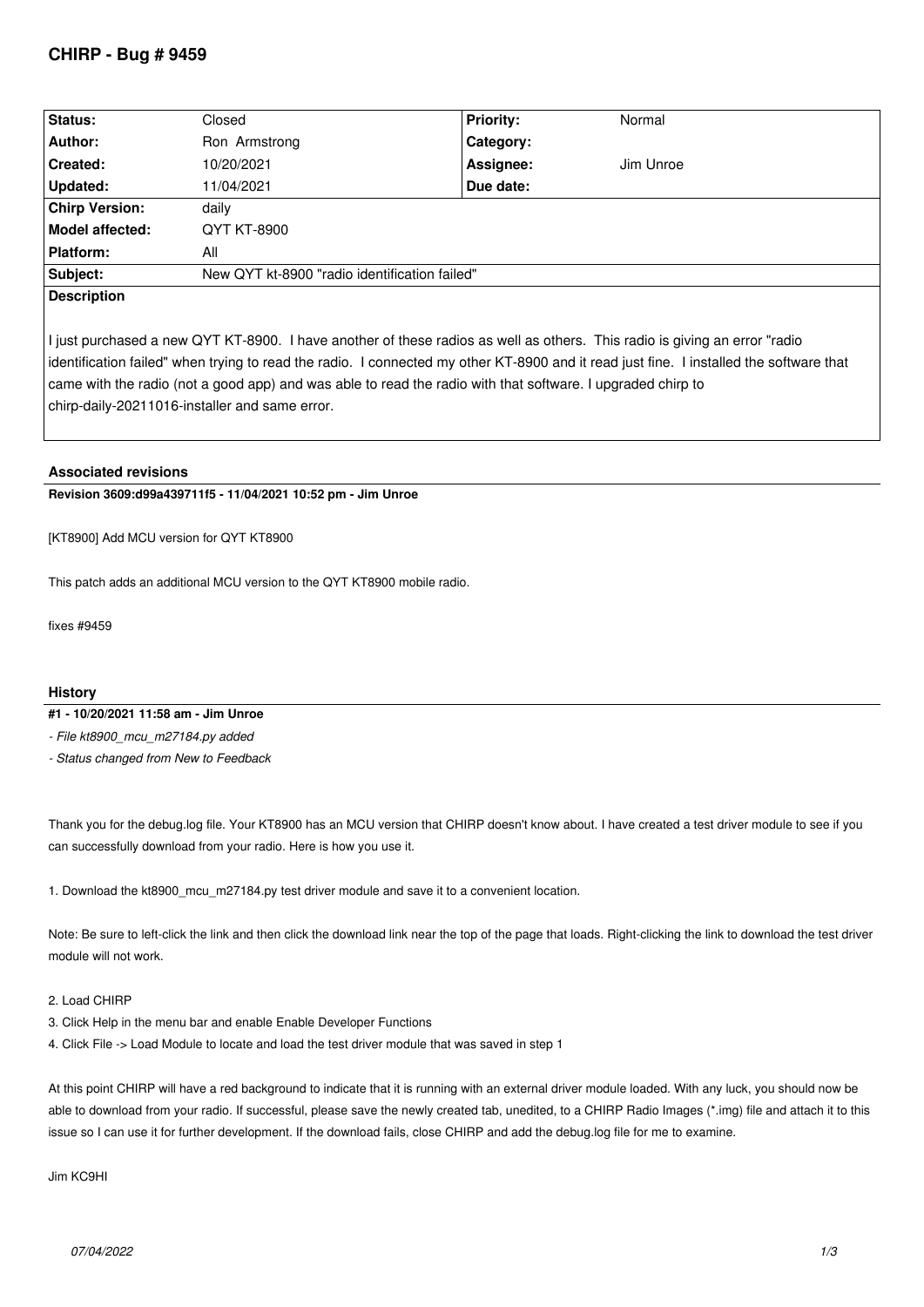# **#2 - 10/20/2021 12:26 pm - Ron Armstrong**

*- File QYT\_KT8900\_20211020.img added*

*Thanks for the quick response Jim! and Yay, another new version of MCU LOL. Maybe we have the chip shortage to blame? Anyway, the driver seemed to work fine. I have attached the saved radio image.*

#### **#3 - 10/20/2021 12:30 pm - Jim Unroe**

- *Status changed from Feedback to In Progress*
- *Assignee set to Jim Unroe*
- *Target version set to chirp-daily*
- *Platform changed from Windows to All*

*Thanks for you help Ron. I will try to work up and submit a formal patch. In the mean time just use the temporary test driver module to program your radio.*

*Jim KC9HI*

# **#4 - 10/20/2021 12:35 pm - Ron Armstrong**

*You are welcome. I noticed it was very slow to write to the radio. Slower than my other kt-8900 (which always worked with chirp). Maybe the temp driver is the reason but just wanted to let you know it took almost twice as long to write to the radio.*

#### **#5 - 10/20/2021 12:49 pm - Jim Unroe**

*Ron Armstrong wrote:*

*You are welcome. I noticed it was very slow to write to the radio. Slower than my other kt-8900 (which always worked with chirp). Maybe the temp driver is the reason but just wanted to let you know it took almost twice as long to write to the radio.*

*That has always been a problem with this driver. It will take someone other than me to figure out why it is slow and fix it. Sorry.*

*Jim KC9HI*

#### **#6 - 10/20/2021 12:51 pm - Jim Unroe**

*- Status changed from In Progress to Resolved*

*- % Done changed from 0 to 100*

*Patch submitted. Support will be in the next CHIRP daily build following acceptance of the patch.*

*Jim KC9HI*

#### **#7 - 11/04/2021 05:50 pm - Anonymous**

*- Status changed from Resolved to Closed*